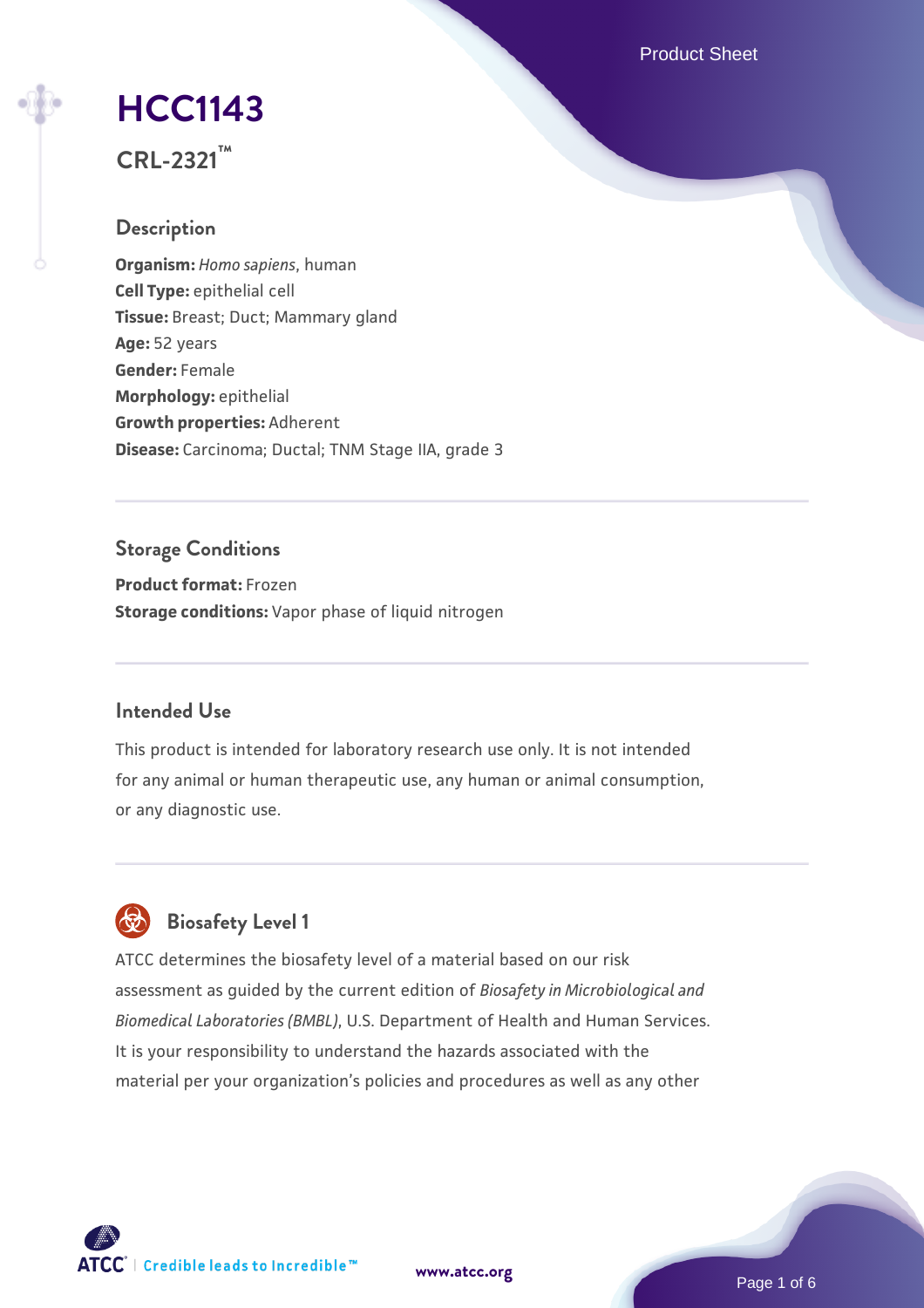applicable regulations as enforced by your local or national agencies.

ATCC highly recommends that appropriate personal protective equipment is always used when handling vials. For cultures that require storage in liquid nitrogen, it is important to note that some vials may leak when submersed in liquid nitrogen and will slowly fill with liquid nitrogen. Upon thawing, the conversion of the liquid nitrogen back to its gas phase may result in the vial exploding or blowing off its cap with dangerous force creating flying debris. Unless necessary, ATCC recommends that these cultures be stored in the vapor phase of liquid nitrogen rather than submersed in liquid nitrogen.

## **Certificate of Analysis**

For batch-specific test results, refer to the applicable certificate of analysis that can be found at www.atcc.org.

## **Growth Conditions**

**Temperature:** 37°C

## **Handling Procedures**

#### **Unpacking and storage instructions:**

- 1. Check all containers for leakage or breakage.
- 2. Remove the frozen cells from the dry ice packaging and immediately place the cells at a temperature below -130°C, preferably in liquid nitrogen vapor, until ready for use.

**Complete medium:** The base medium for this cell line is ATCC-formulated

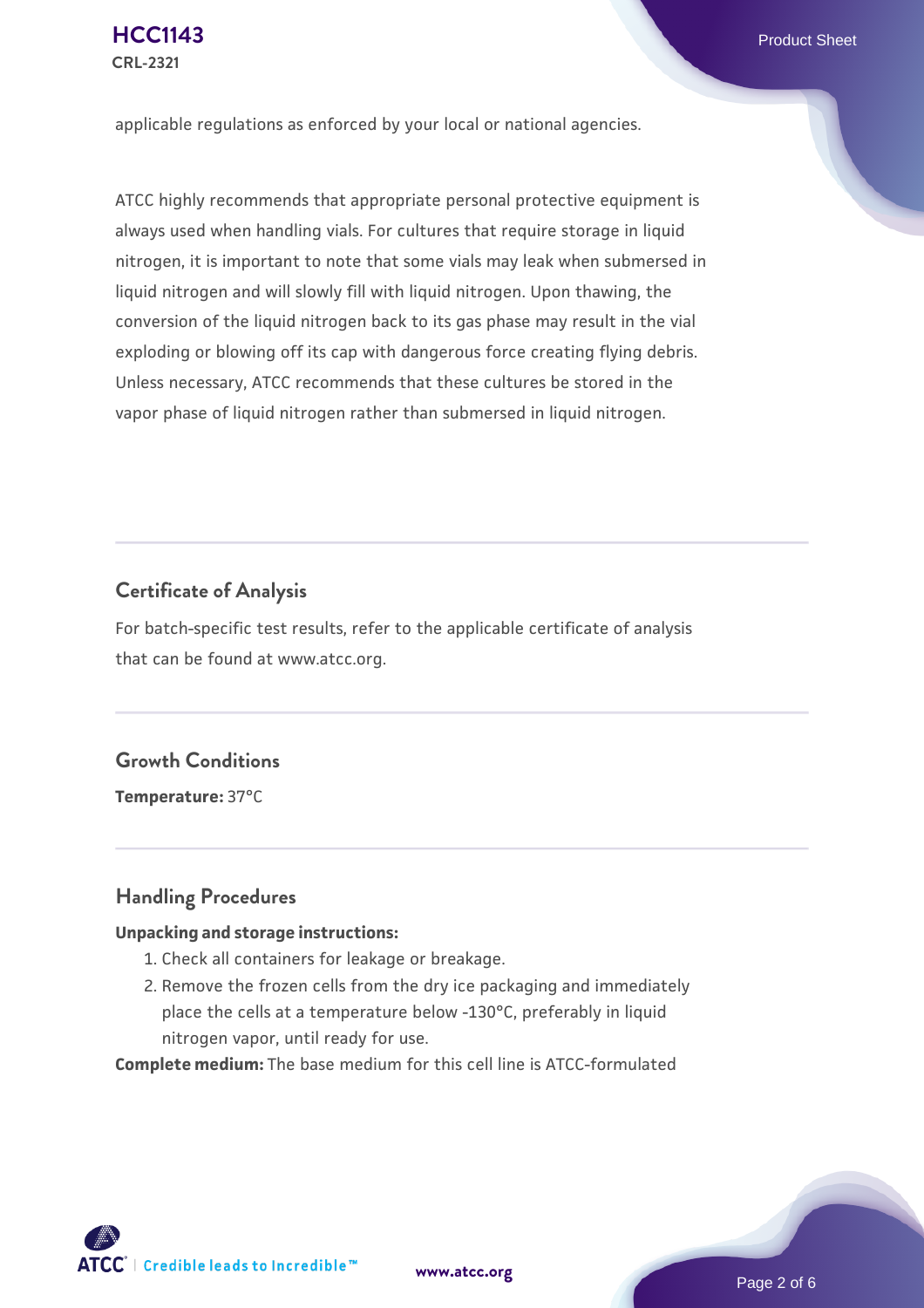RPMI-1640 Medium, ATCC [30-2001.](https://www.atcc.org/Products/All/30-2001.aspx) To make the complete growth medium, add the following components to the base medium: fetal bovine serum (ATCC [30-2020\)](https://www.atcc.org/Products/All/30-2020.aspx) to a final concentration of 10%.

**Handling Procedure:** To insure the highest level of viability, thaw the vial and initiate the culture as soon as possible upon receipt. If upon arrival, continued storage of the frozen culture is necessary, it should be stored in liquid nitrogen vapor phase and not at -70°C. Storage at -70°C will result in loss of viability.

- 1. Thaw the vial by gentle agitation in a 37°C water bath. To reduce the possibility of contamination, keep the O-ring and cap out of the water. Thawing should be rapid (approximately 2 minutes).
- 2. Remove the vial from the water bath as soon as the contents are thawed, and decontaminate by dipping in or spraying with 70% ethanol. All of the operations from this point on should be carried out under strict aseptic conditions.
- 3. Transfer the vial contents to a centrifuge tube containing 9.0 mL complete culture medium and spin at approximately 125 x g for 5 to 7 minutes.
- 4. Resuspend cell pellet with the recommended complete medium (see the specific batch information for the culture recommended dilution ratio) and dispense into a 25  $\text{cm}^2$  or a 75  $\text{cm}^2$  culture flask. It is important to avoid excessive alkalinity of the medium during recovery of the cells. It is suggested that, prior to the addition of the vial contents, the culture vessel containing the complete growth medium be placed into the incubator for at least 15 minutes to allow the medium to reach its normal pH (7.0 to 7.6).
- 5. Incubate the culture at 37°C in a suitable incubator. A 5% CO<sub>2</sub> in air atmosphere is recommended if using the medium described on this product sheet.

**Subculturing procedure:** Volumes used in this protocol are for 75 cm<sup>2</sup> flask; proportionally reduce or increase amount of dissociation medium for culture vessels of other sizes.

- 1. Remove and discard culture medium.
- 2. Briefly rinse the cell layer with 0.25% (w/v) Trypsin-0.53 mM EDTA solution to remove all traces of serum that contains trypsin inhibitor.
- 3. Add 2.0 to 3.0 mL of Trypsin-EDTA solution to flask and observe cells

 $\mathsf{ATCC}^{\dagger} \mid$  Credible leads to Incredible  $\mathbb{\mathbb{M}}$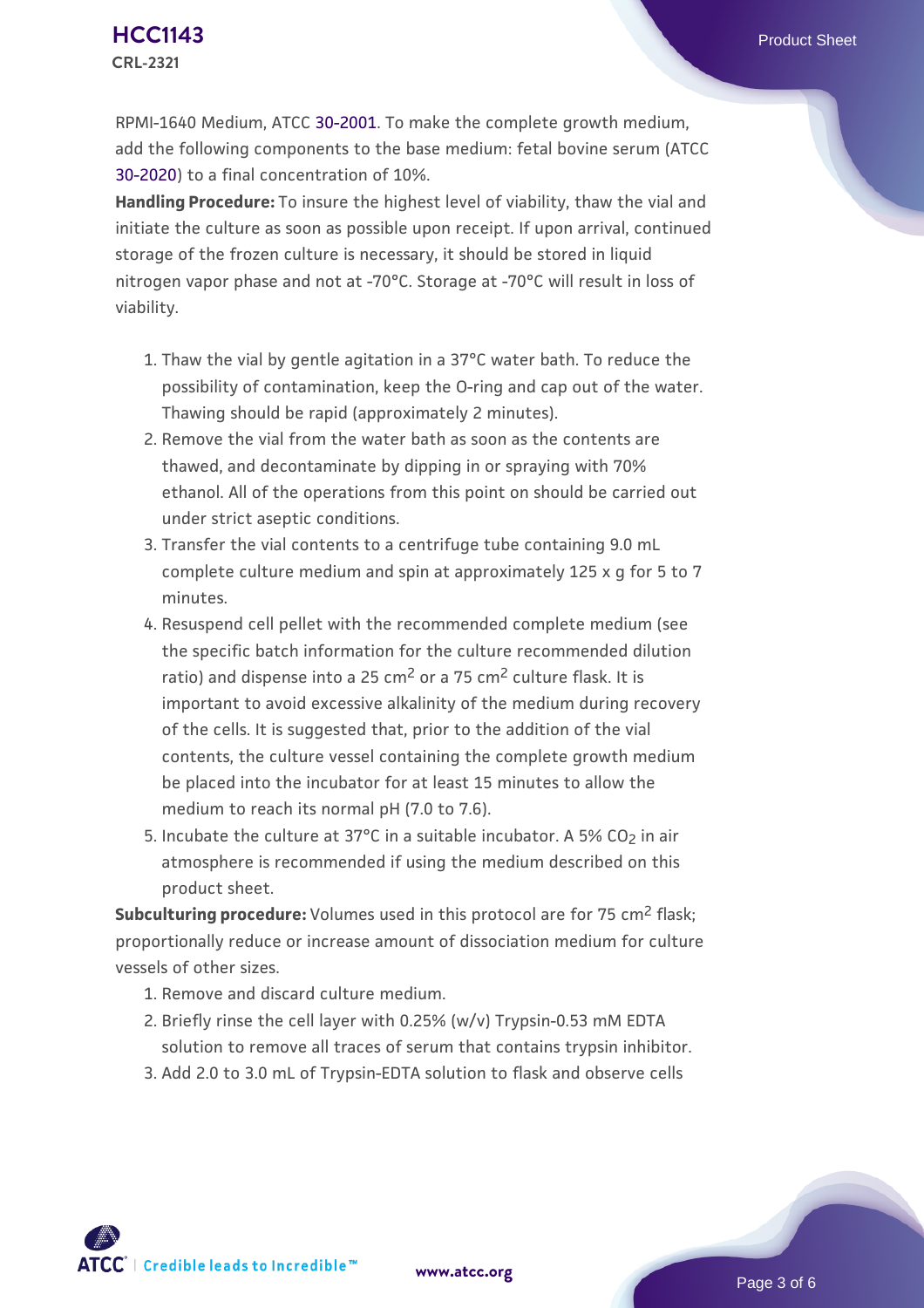under an inverted microscope until cell layer is dispersed (usually within 5 to 15 minutes).

**Note**: To avoid clumping do not agitate the cells by hitting or shaking the flask while waiting for the cells to detach. Cells that are difficult to detach may be placed at 37°C to facilitate dispersal.

- Add 6.0 to 8.0 mL of complete growth medium and aspirate cells by 4. gently pipetting.
- 5. Add appropriate aliquots of the cell suspension to new culture vessels.
- 6. Incubate cultures at 37°C

**Subculture Ratio:** 1:2 to 1:4

**Medium Renewal:** Every 3 to 4 days.

**Note**: For more information on enzymatic dissociation and subculturing of cell lines consult Chapter 10 in **Culture of Animal Cells, a manual of Basic Technique** by R. Ian Freshney, 3rd edition, published by Alan R. Liss, N.Y., 1994. **Reagents for cryopreservation:** Complete growth medium supplemented with 5% (v/v) DMSO (ATCC 4-X)

## **Material Citation**

If use of this material results in a scientific publication, please cite the material in the following manner: HCC1143 (ATCC CRL-2321)

## **References**

References and other information relating to this material are available at www.atcc.org.

## **Warranty**

The product is provided 'AS IS' and the viability of ATCC<sup>®</sup> products is warranted for 30 days from the date of shipment, provided that the customer has stored and handled the product according to the information

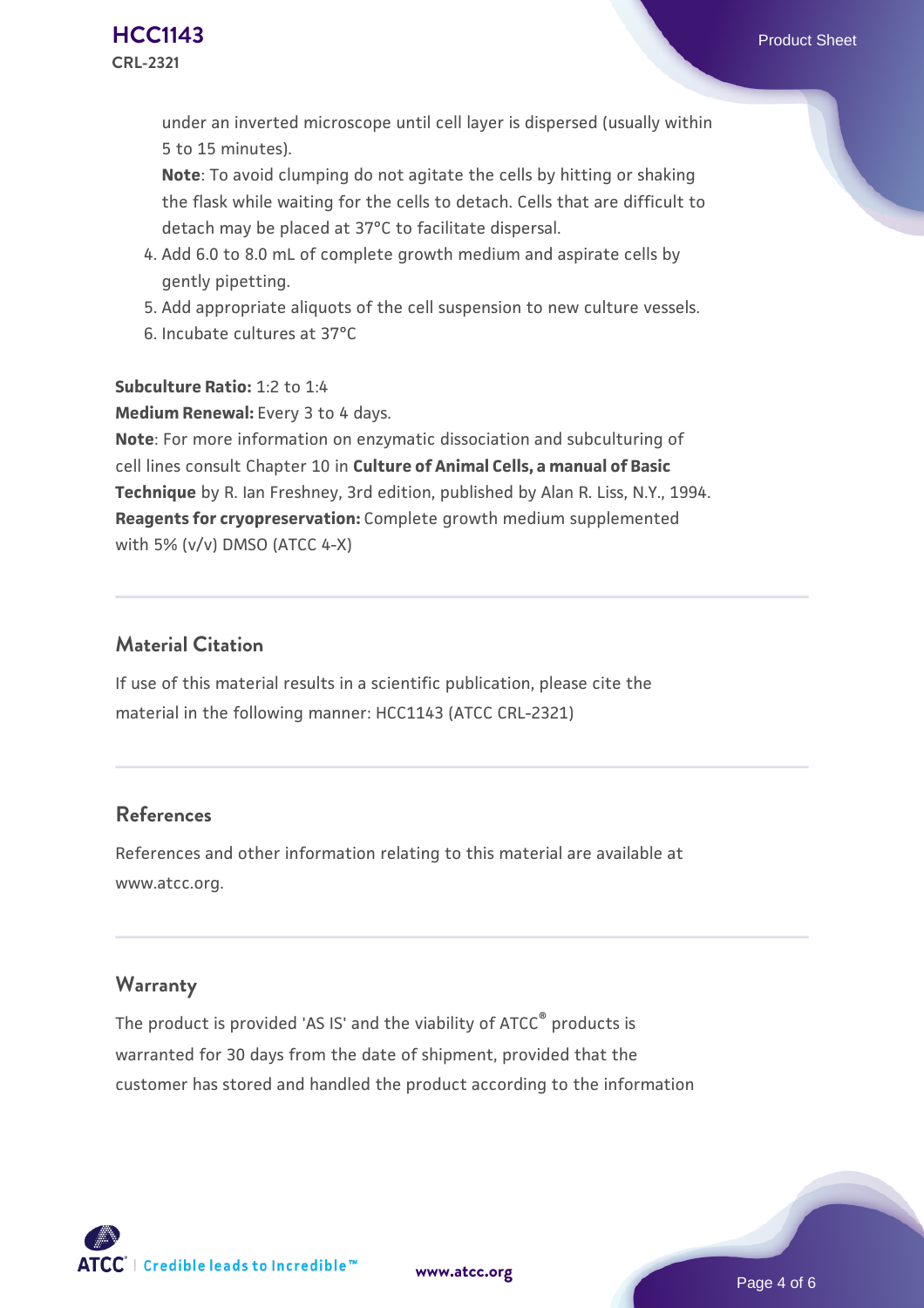included on the product information sheet, website, and Certificate of Analysis. For living cultures, ATCC lists the media formulation and reagents that have been found to be effective for the product. While other unspecified media and reagents may also produce satisfactory results, a change in the ATCC and/or depositor-recommended protocols may affect the recovery, growth, and/or function of the product. If an alternative medium formulation or reagent is used, the ATCC warranty for viability is no longer valid. Except as expressly set forth herein, no other warranties of any kind are provided, express or implied, including, but not limited to, any implied warranties of merchantability, fitness for a particular purpose, manufacture according to cGMP standards, typicality, safety, accuracy, and/or noninfringement.

## **Disclaimers**

This product is intended for laboratory research use only. It is not intended for any animal or human therapeutic use, any human or animal consumption, or any diagnostic use. Any proposed commercial use is prohibited without a license from ATCC.

While ATCC uses reasonable efforts to include accurate and up-to-date information on this product sheet, ATCC makes no warranties or representations as to its accuracy. Citations from scientific literature and patents are provided for informational purposes only. ATCC does not warrant that such information has been confirmed to be accurate or complete and the customer bears the sole responsibility of confirming the accuracy and completeness of any such information.

This product is sent on the condition that the customer is responsible for and assumes all risk and responsibility in connection with the receipt, handling, storage, disposal, and use of the ATCC product including without limitation taking all appropriate safety and handling precautions to minimize health or environmental risk. As a condition of receiving the material, the customer agrees that any activity undertaken with the ATCC product and any progeny or modifications will be conducted in compliance with all applicable laws,